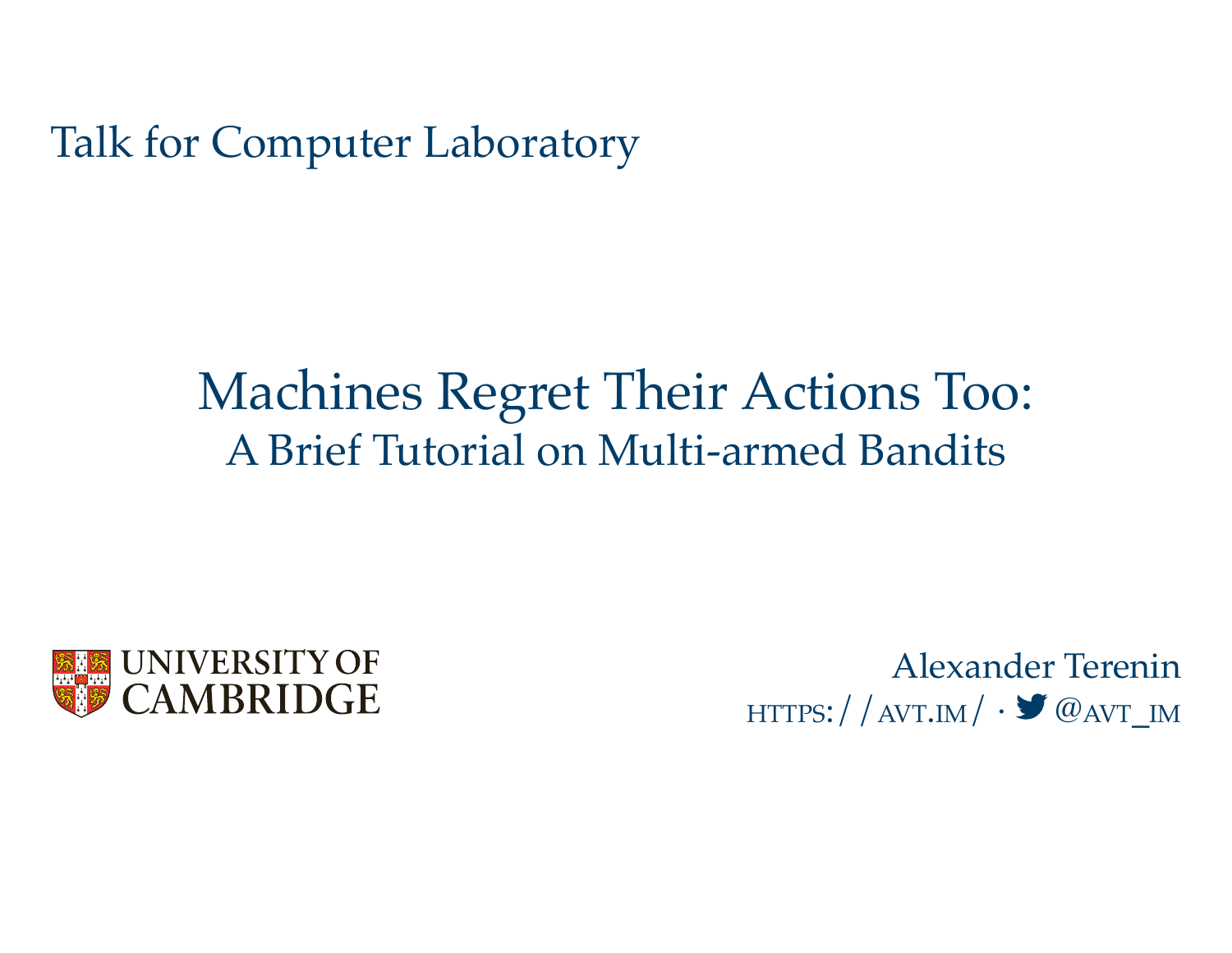### Multi-armed Bandits

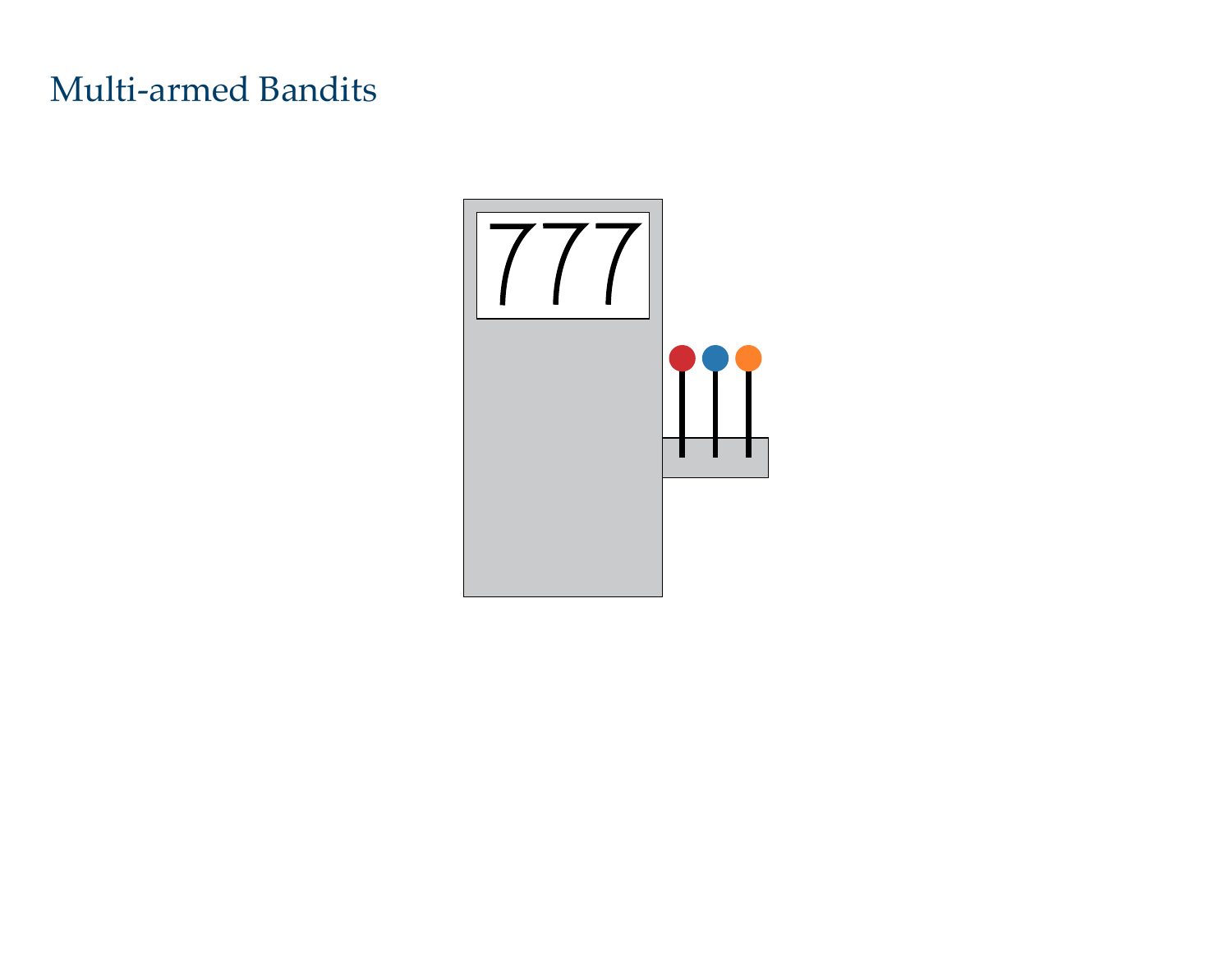### Multi-armed Bandits

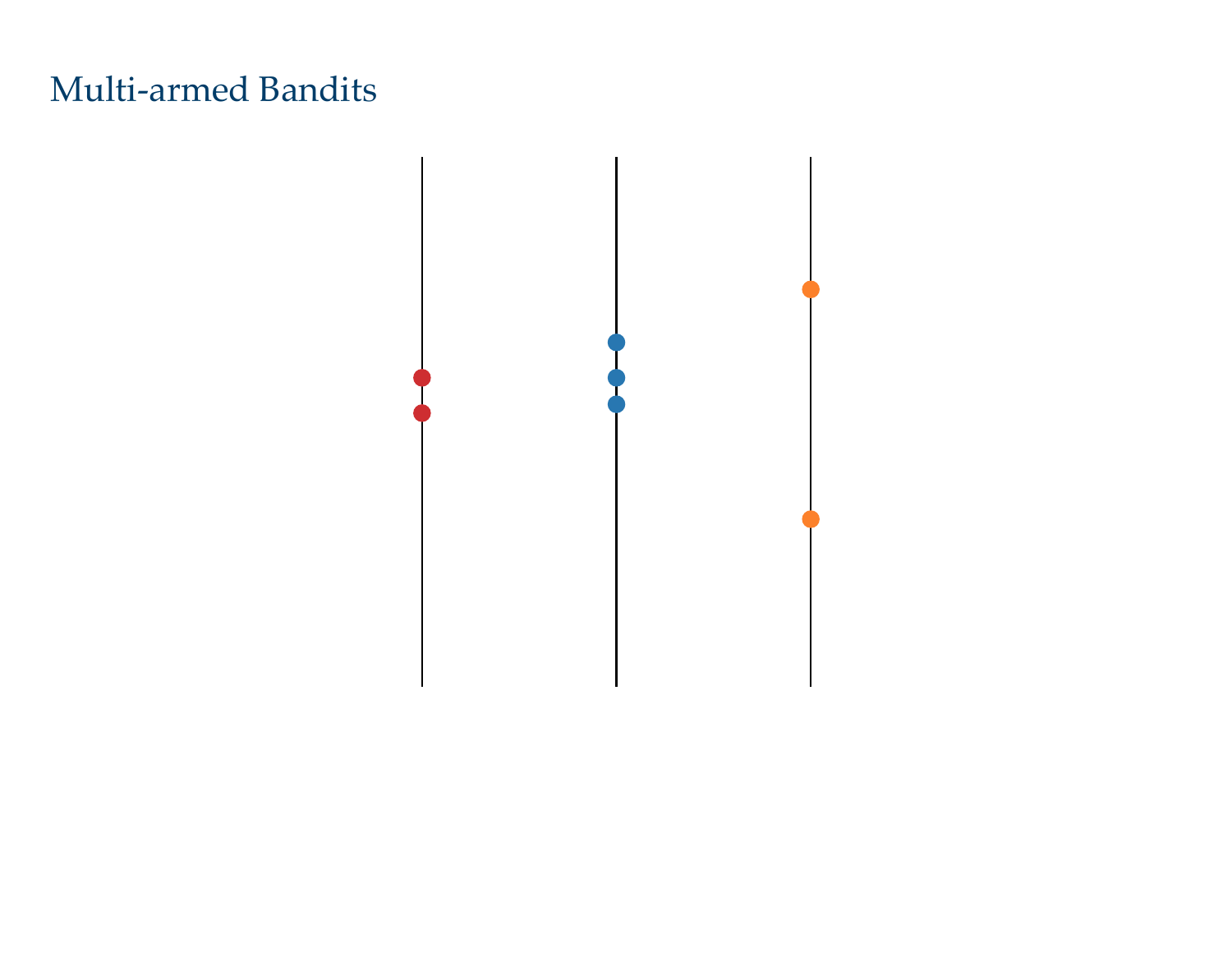#### Formalism

Goal: for a function  $f: X \to [0,1]$  where  $|X| = K < \infty$  find *f*(*x*) *x*∈*X* max

based on noisy observations  $f(x_t) + \varepsilon_{x_t}$  where  $\varepsilon_{x_t}$  is random.

Given observations up to time *t*, how should one choose  $x_{t+1}$ ?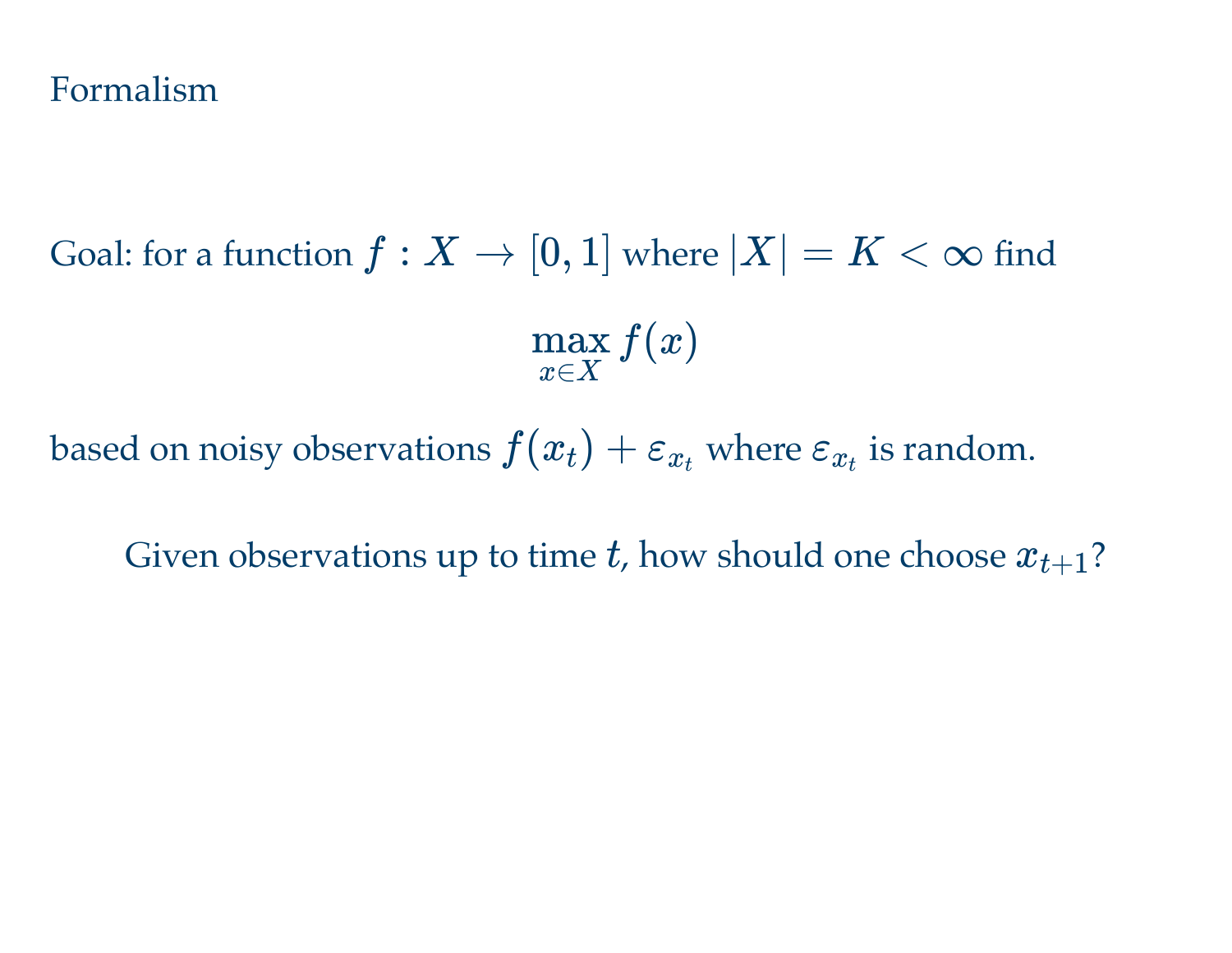Formalism

Regret:

$$
R(T) = \sum_{t=1}^T f(x^*) - f(x_t)
$$

where  $x^* = \arg \max f(x)$ . *x*∈*X*

Different strategies yield different regret asymptotics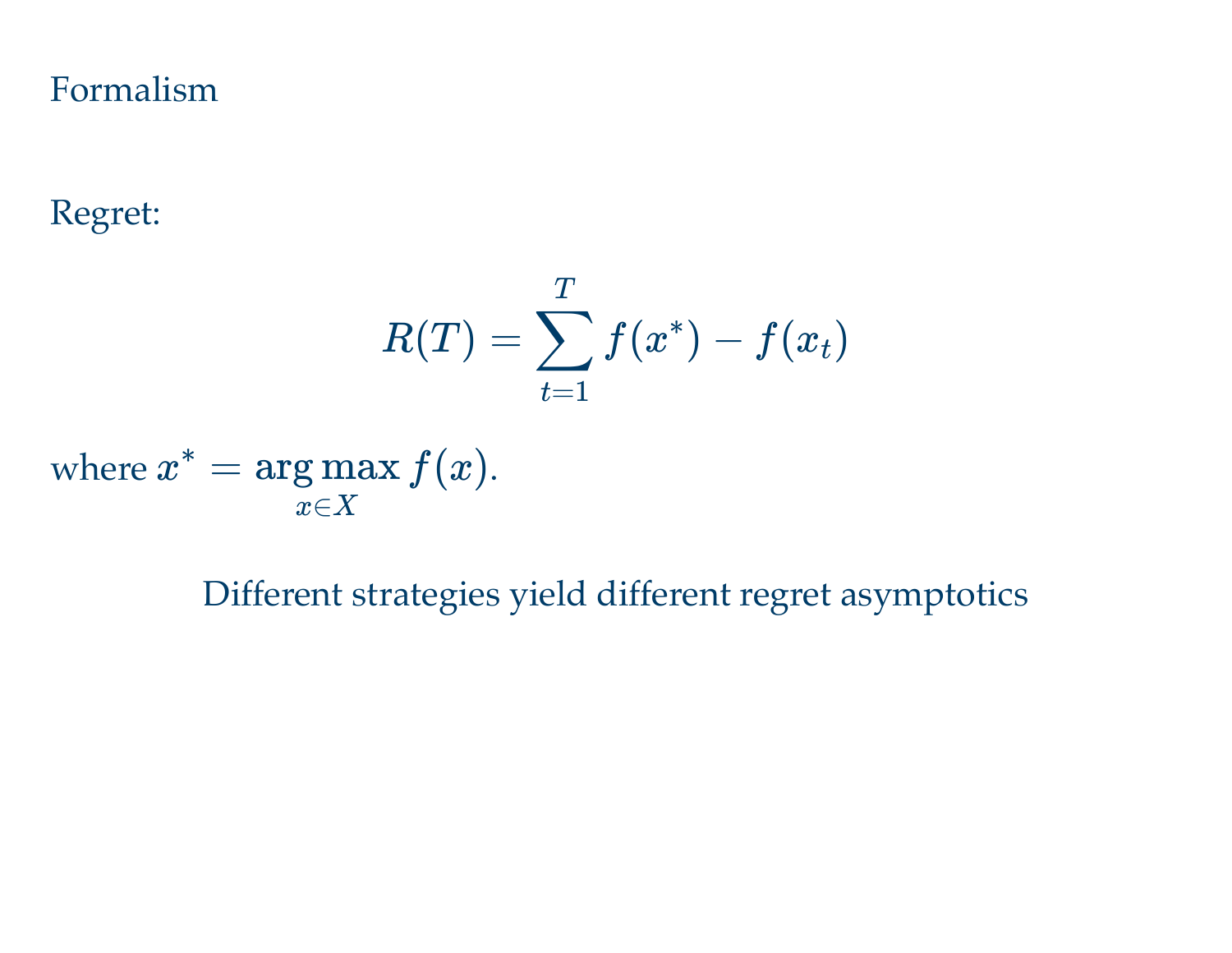# Balancing Explore-Exploit Tradeoffs

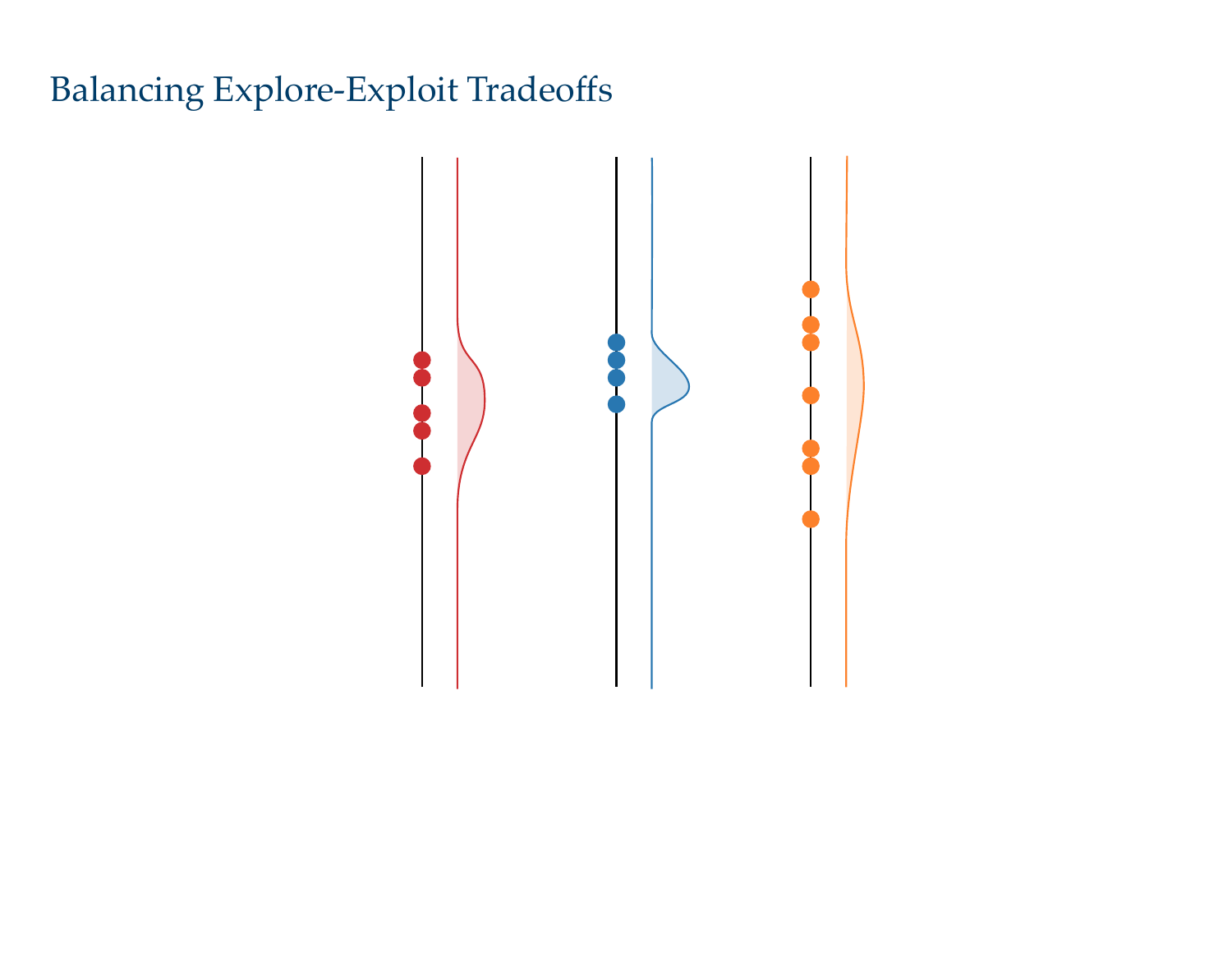**Theorem.** For any algorithm there is an *f* such that  $\mathbb{E}[R(T)] \geq \Omega(\sqrt{KT}).$ 

Some regret is always incurred in order to learn *f*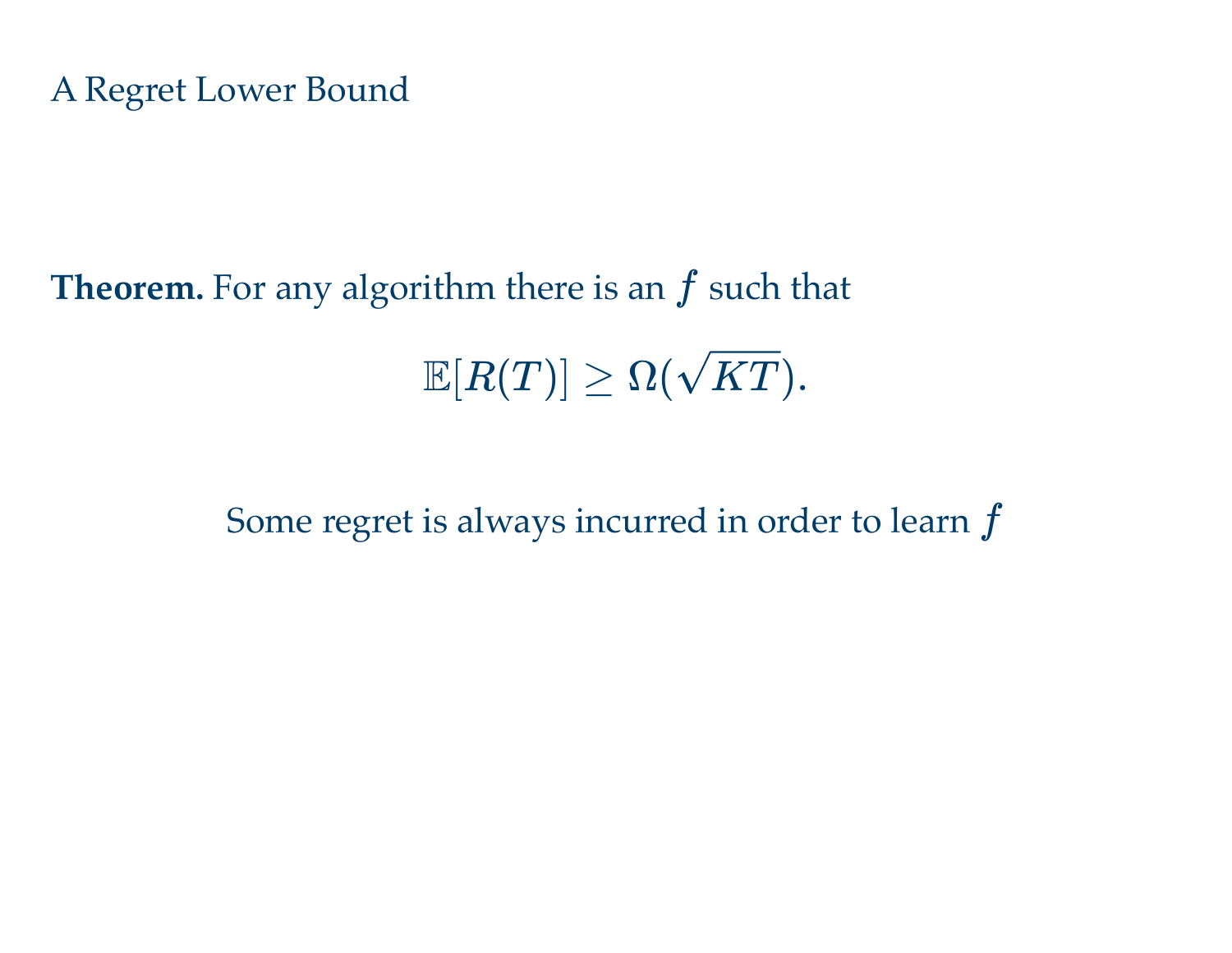**Result (Hoeffding).** Let  $y_1, ..., y_t$  be an IID sequence of random variables with values in  $[0,1]$ . Let  $\bar{y}_t$  be their sample mean. Then

$$
\mathbb{P}(\mathbb{E}(y_1) > \bar{y}_t + \delta) \leq e^{-2t\delta^2}.
$$

Concentration inequalities enable us to construct error bars for *f*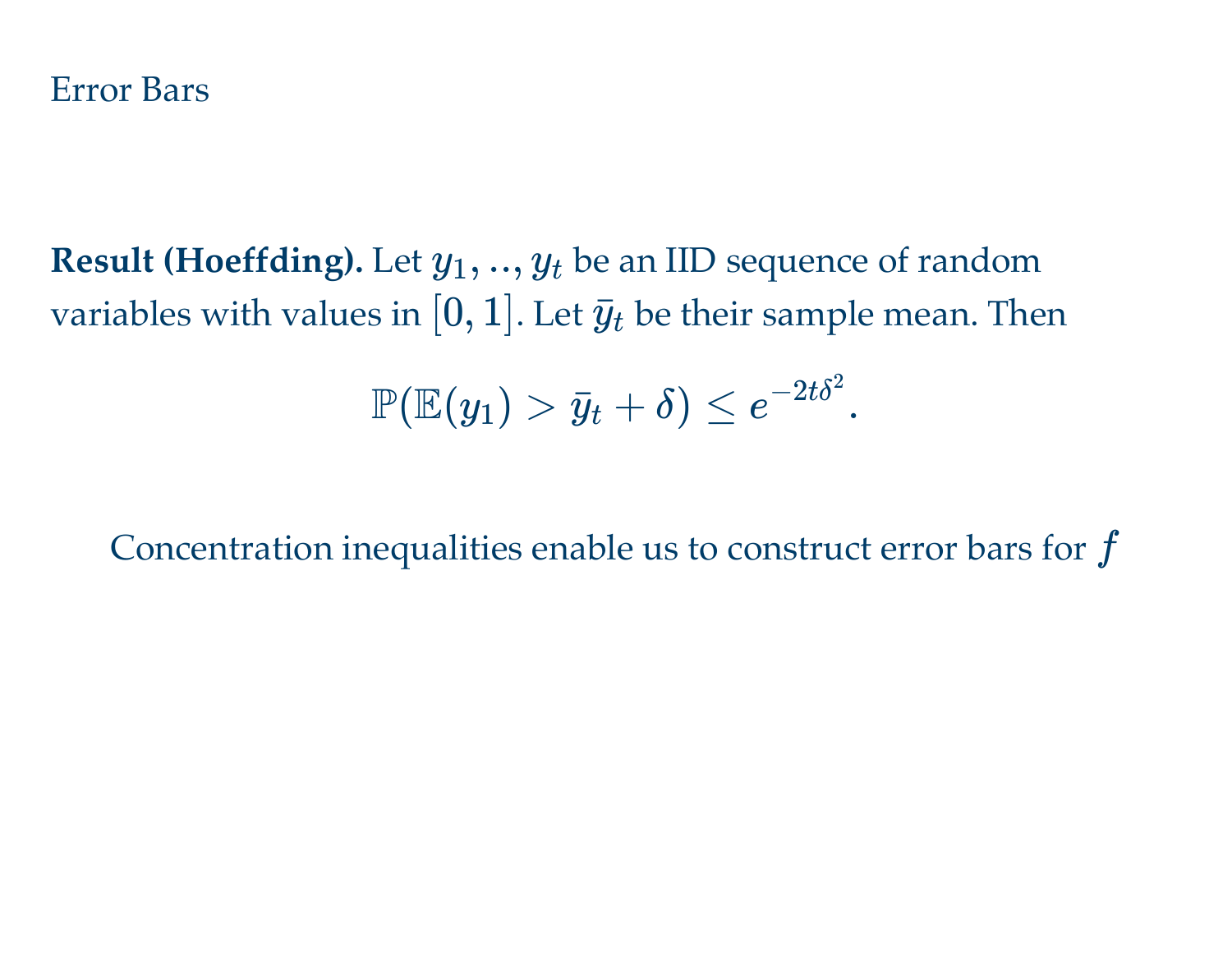Error Bars

Assume  $f(x_t) + \varepsilon_{x_t}$  satisfy Hoeffding's inequality. Choose  $\delta, \eta$  so that

$$
\mathbb{P}\Bigg(|\bar{y}_t(x)-f(x)|\leq \sqrt{\frac{2\ln T}{n_t(x)}}\Bigg)\geq 1-\eta.
$$

where

- $n_t(x)$  is the expected number of times  $x$  is selected by time  $t$ , and
- $\bar{y}_t(x_t)$  is the empirical mean of  $f(x_t) + \varepsilon_{x_t}$  up to time t.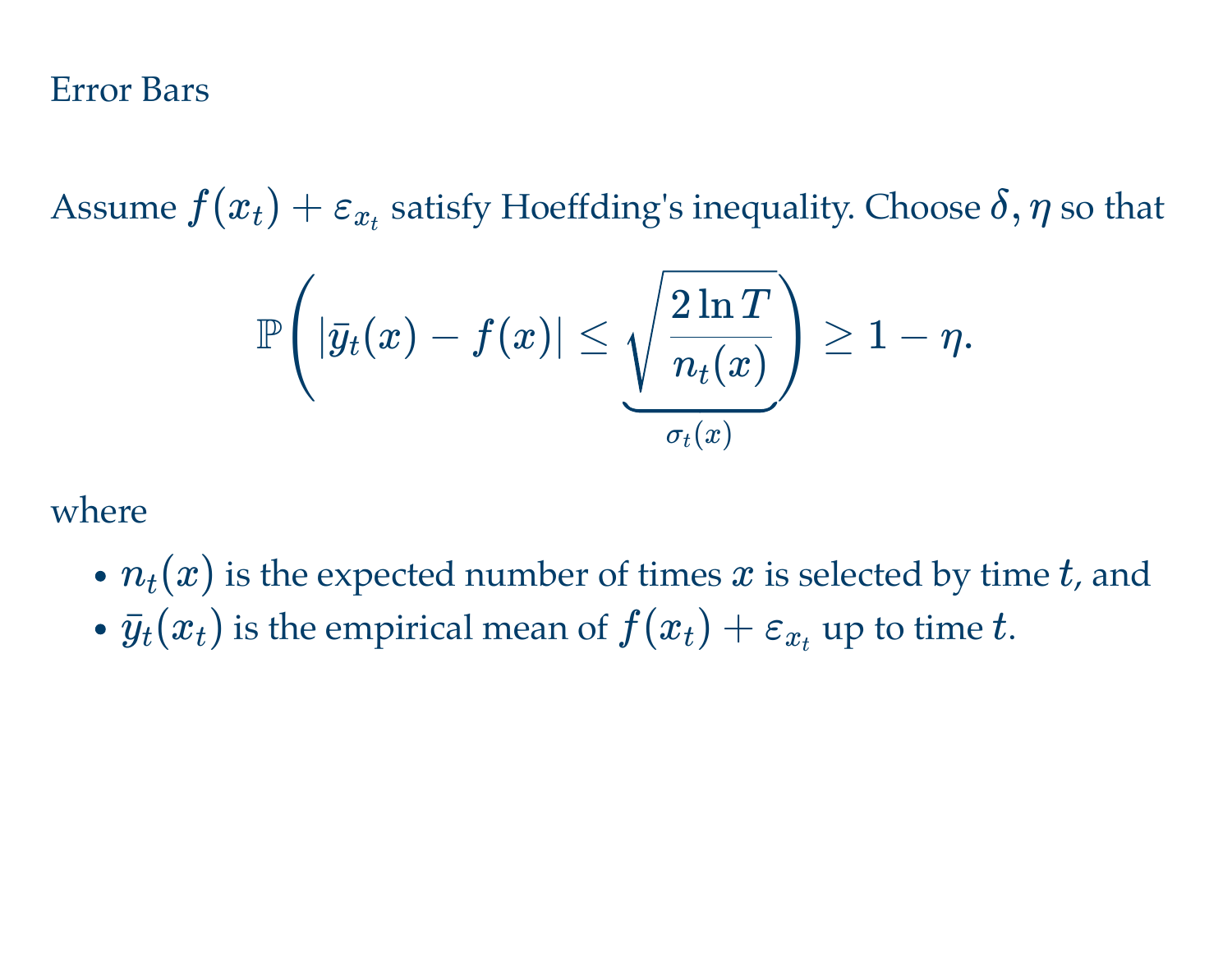#### Error Bars

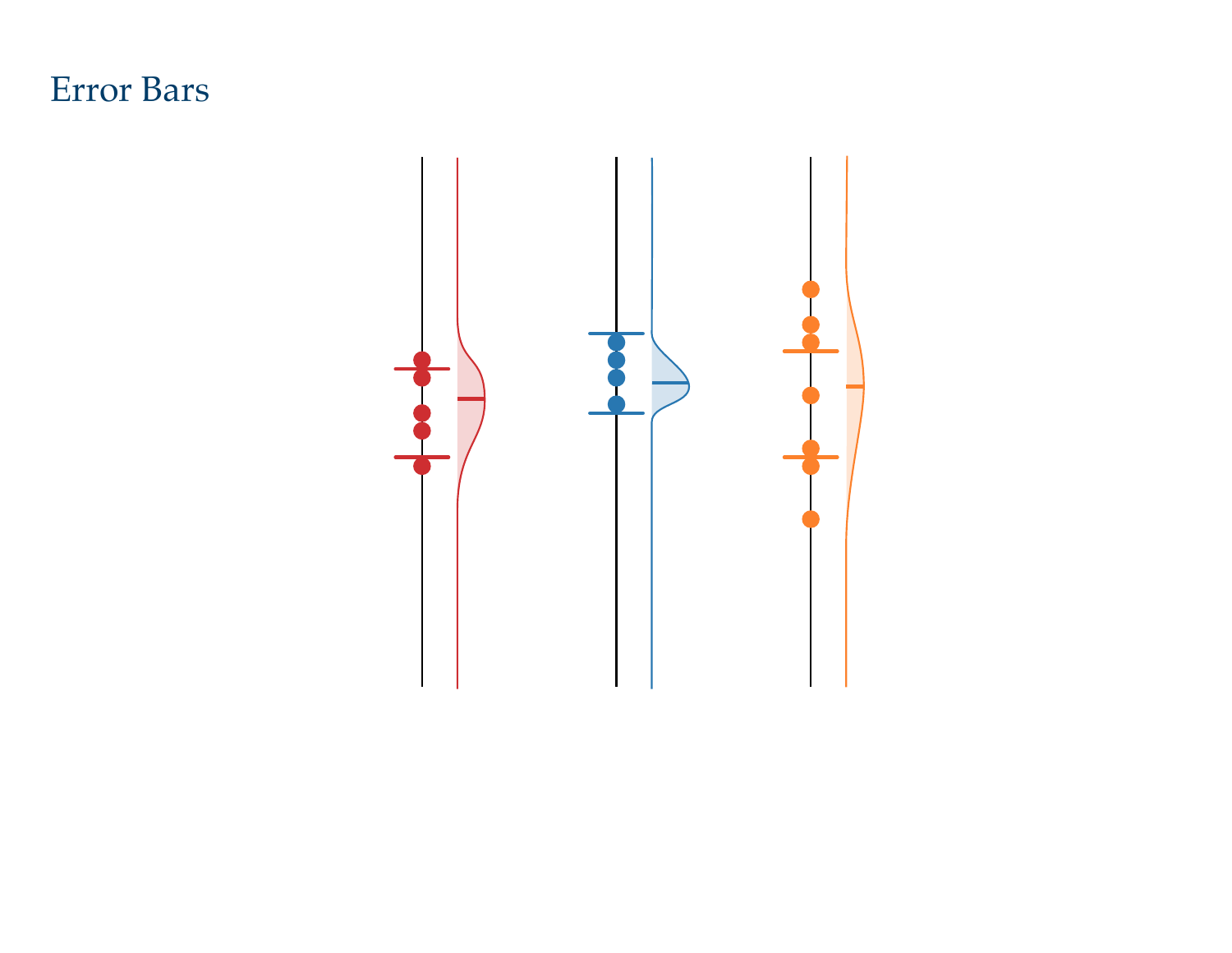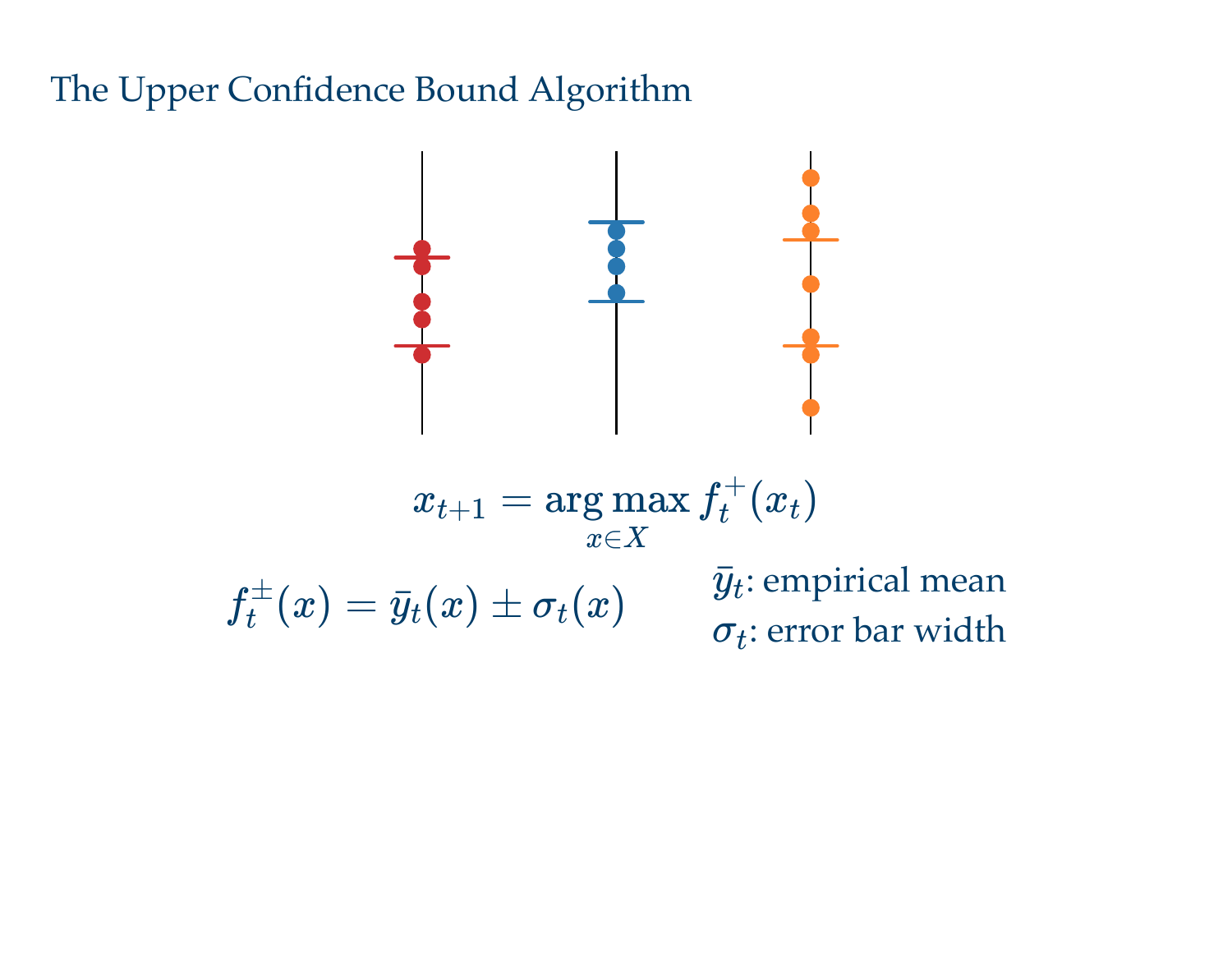**Theorem.** Hoeffding–UCB's regret satisfies

 $\mathbb{E}[R(T)] \leq \widetilde{\mathcal{O}}(\sqrt{KT})$ 

uniformly for all *f*.

Well-calibrated error bars lead to asymptotically efficient strategies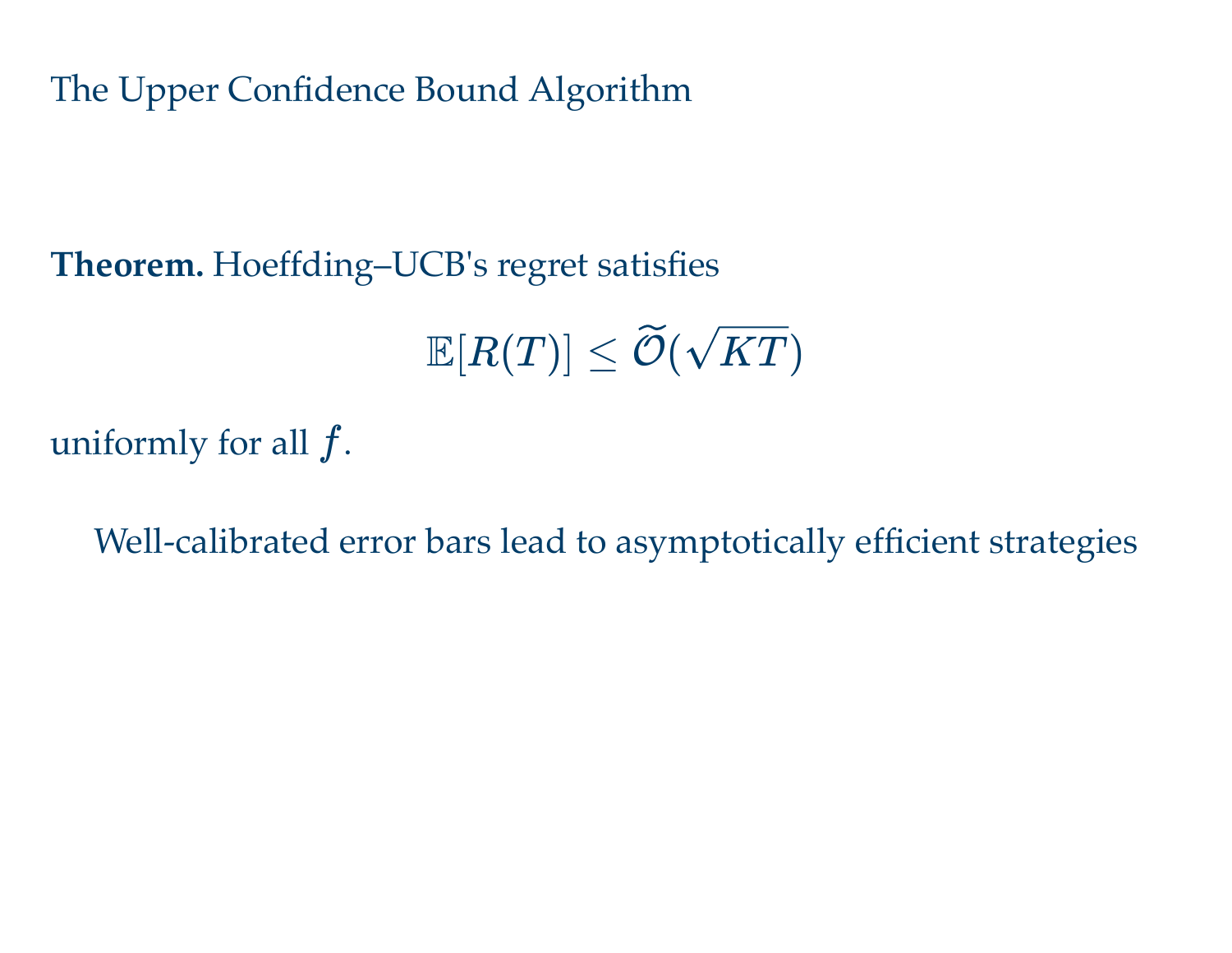**Key idea.** With sufficiently high probability, we have

$$
\begin{aligned} \Delta(x_t) &= f(x^*) - f(x_t) \\ &\leq f_t^+(x^*) - f_t^-(x_t) \\ &\leq f_t^+(x_t) - f_t^-(x_t) \\ &= 2\sigma_t(x_t) = \imath \sqrt{\frac{\imath \ln T}{n_t(x)}} \stackrel{t = T}{=} \widetilde{\mathcal{O}}(n_T^{-1/2}) \end{aligned}
$$

 $\text{using } f_t^-(x) \leq f(x) \leq f_t^+(x)$ , and  $f_t^+(x_t) \geq f_t^+(x)$ ,  $\forall x,t.$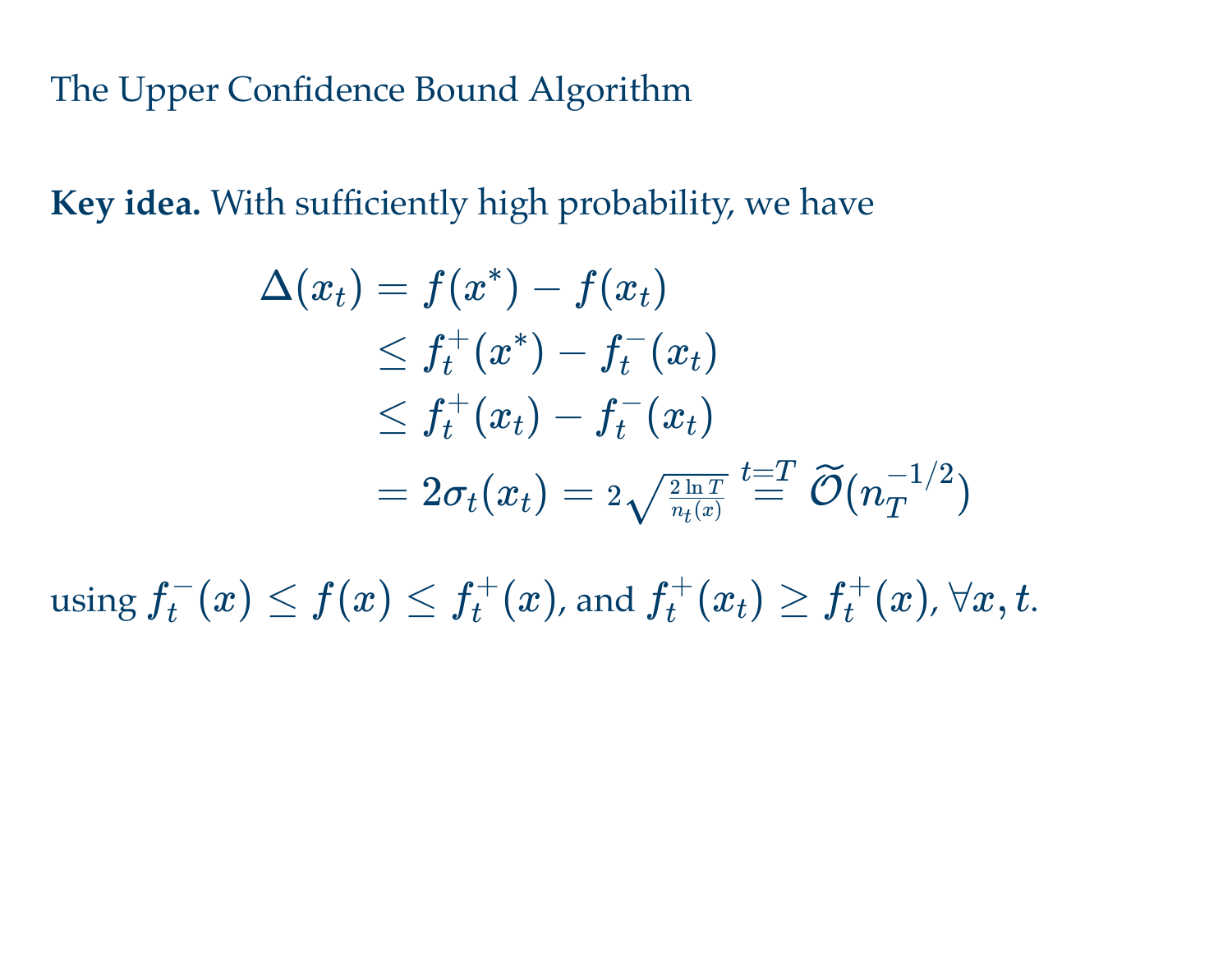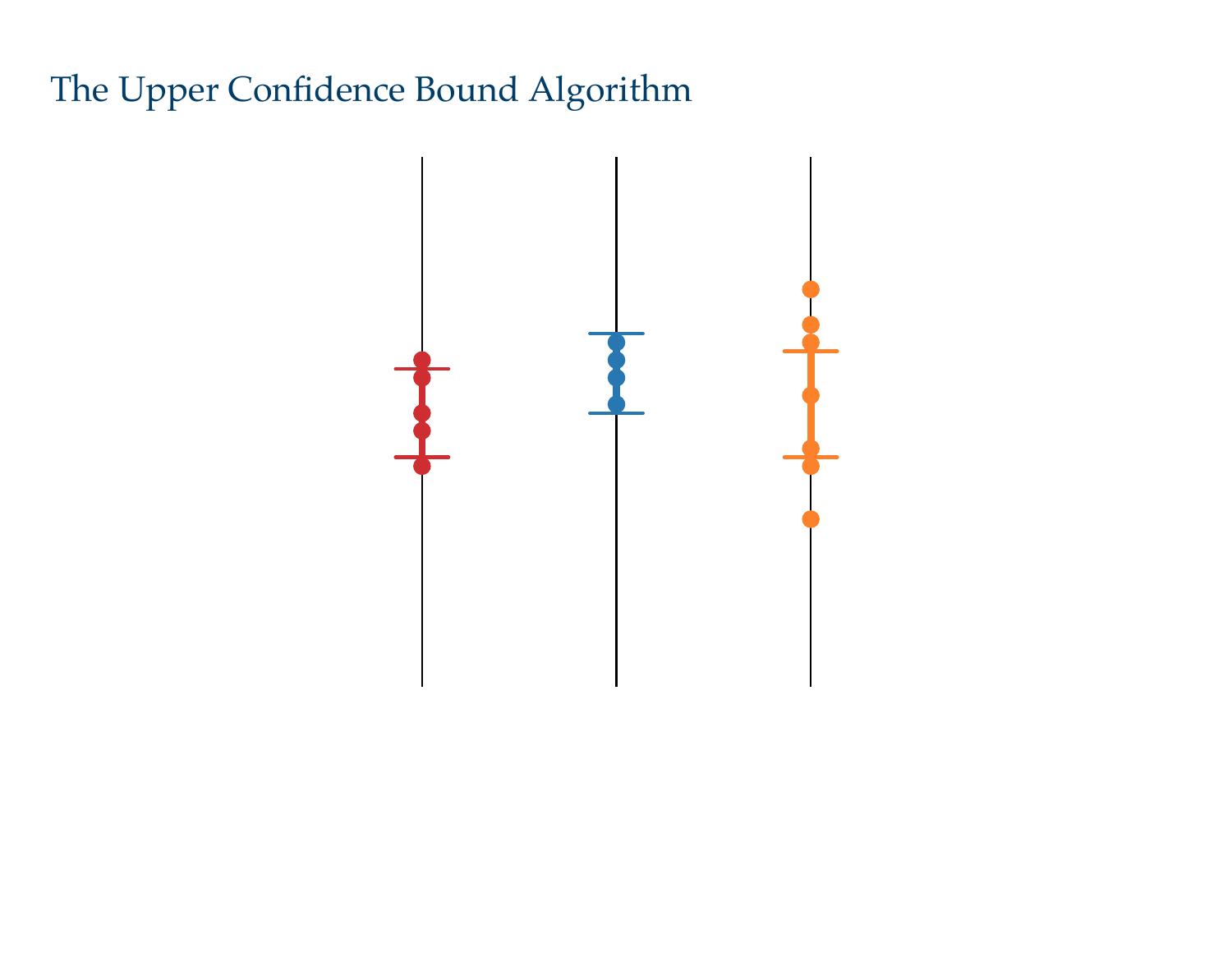This gives

$$
\mathbb{E}[R(T)] = \sum_{t=1}^T \underbrace{f(x^*) - f(x_t)}_{\Delta(x_t)} = \sum_{x \in X} \underbrace{\Delta(x)}_{\widetilde{\mathcal{O}}(n_T^{-1/2})} n_T(x) \\ \leq \sum_{x \in X} \widetilde{\mathcal{O}}(\sqrt{n_T(x)}) \leq \widetilde{\mathcal{O}}\Bigg(\sqrt{K \sum_{x \in X} n_T(x)}\Bigg) \\ = \widetilde{\mathcal{O}}(\sqrt{KT}).
$$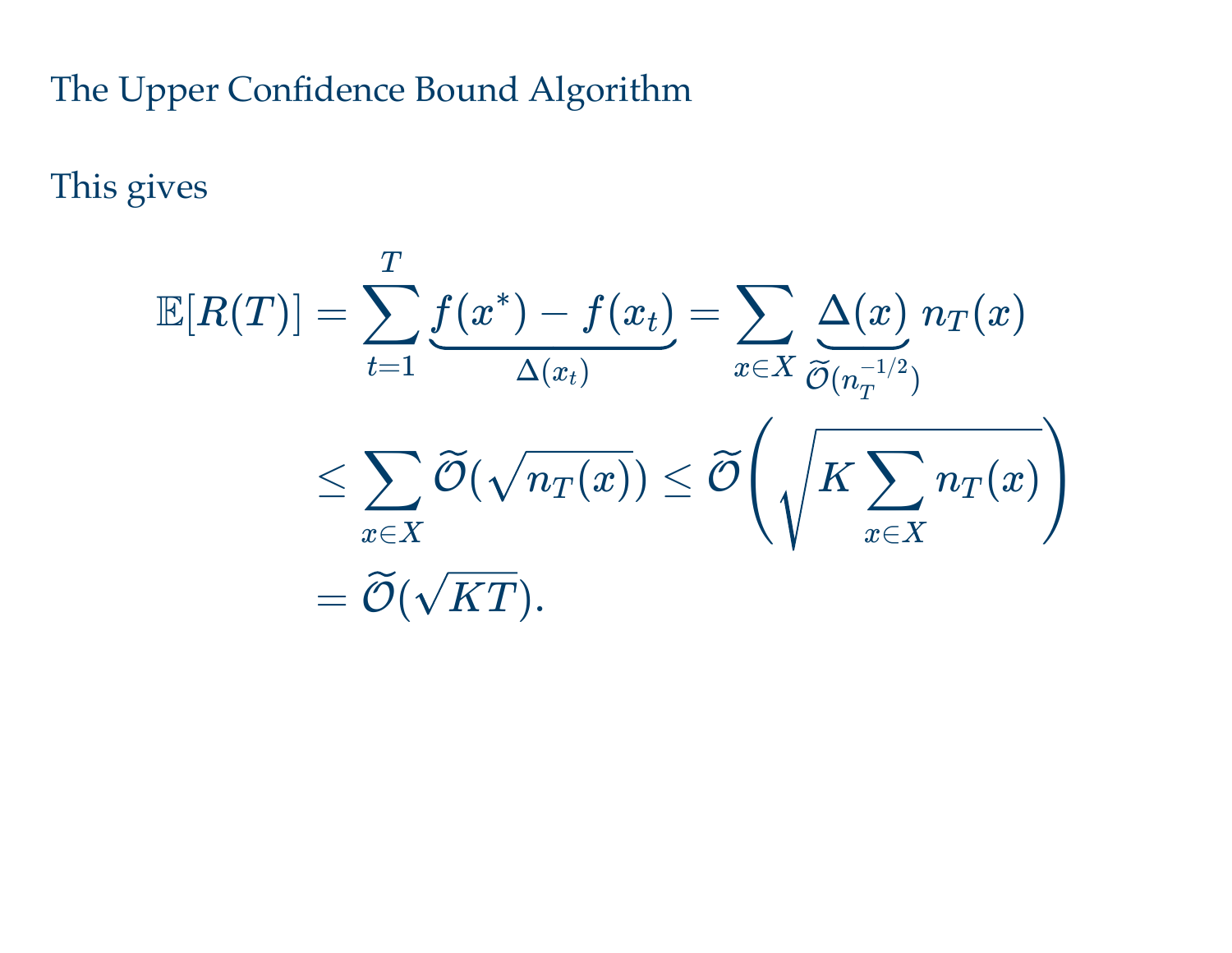#### **Extensions**

- $\bullet \ \widetilde{\mathcal{O}}(\sqrt{KT}) \rightsquigarrow \mathcal{O}(\sqrt{KT})$
- Adversarial and Contextual Bandits

*f*(*x*) *ε*∈E min *x*∈*X* max

• Bayesian methods and Thompson Sampling

$$
x_{t+1} = \argmax_{x \in X} \phi_t(x) \qquad \phi_t \sim f \mid y_1,..,y_t
$$

Partial Monitoring and Information Directed Sampling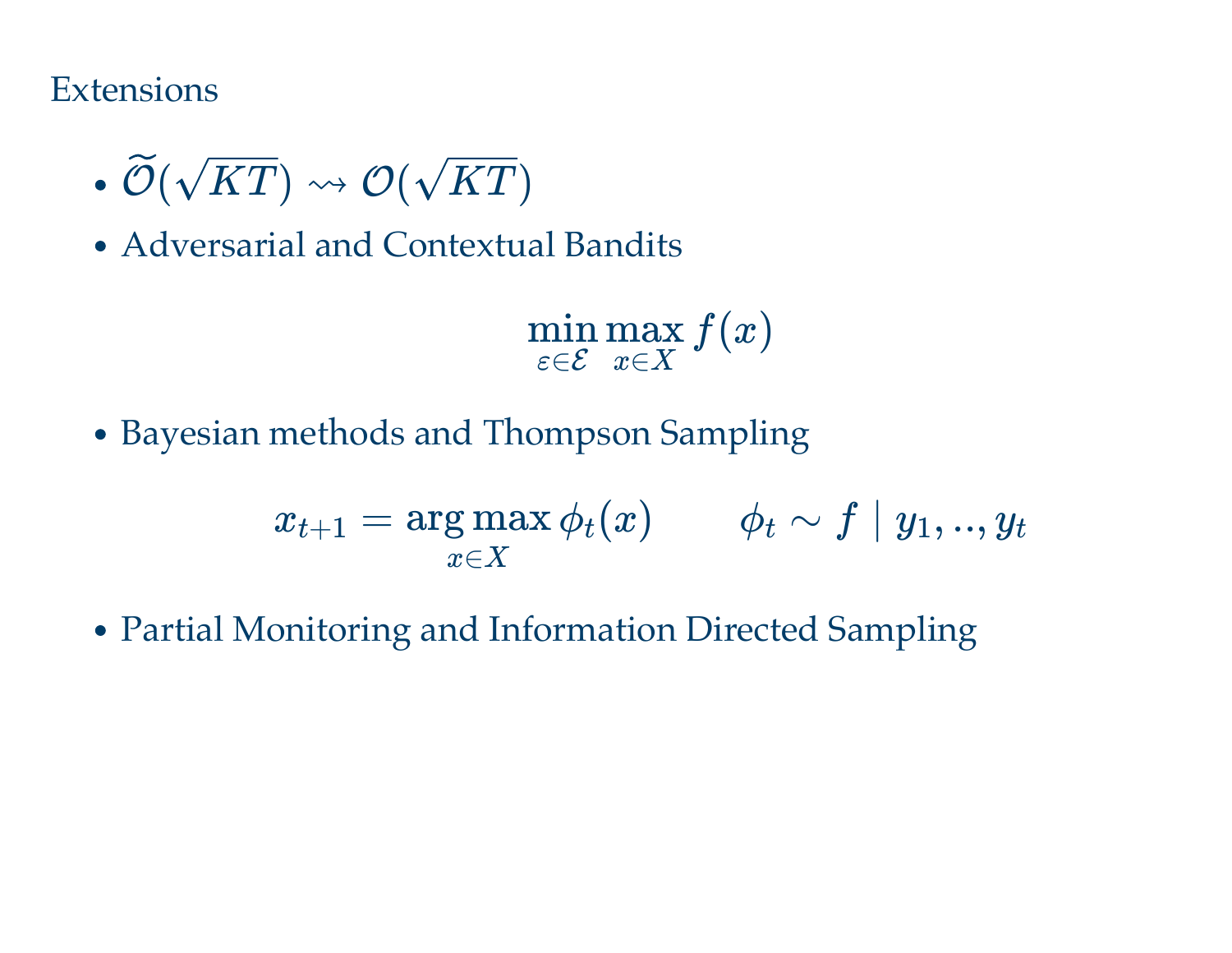# Reinforcement Learning

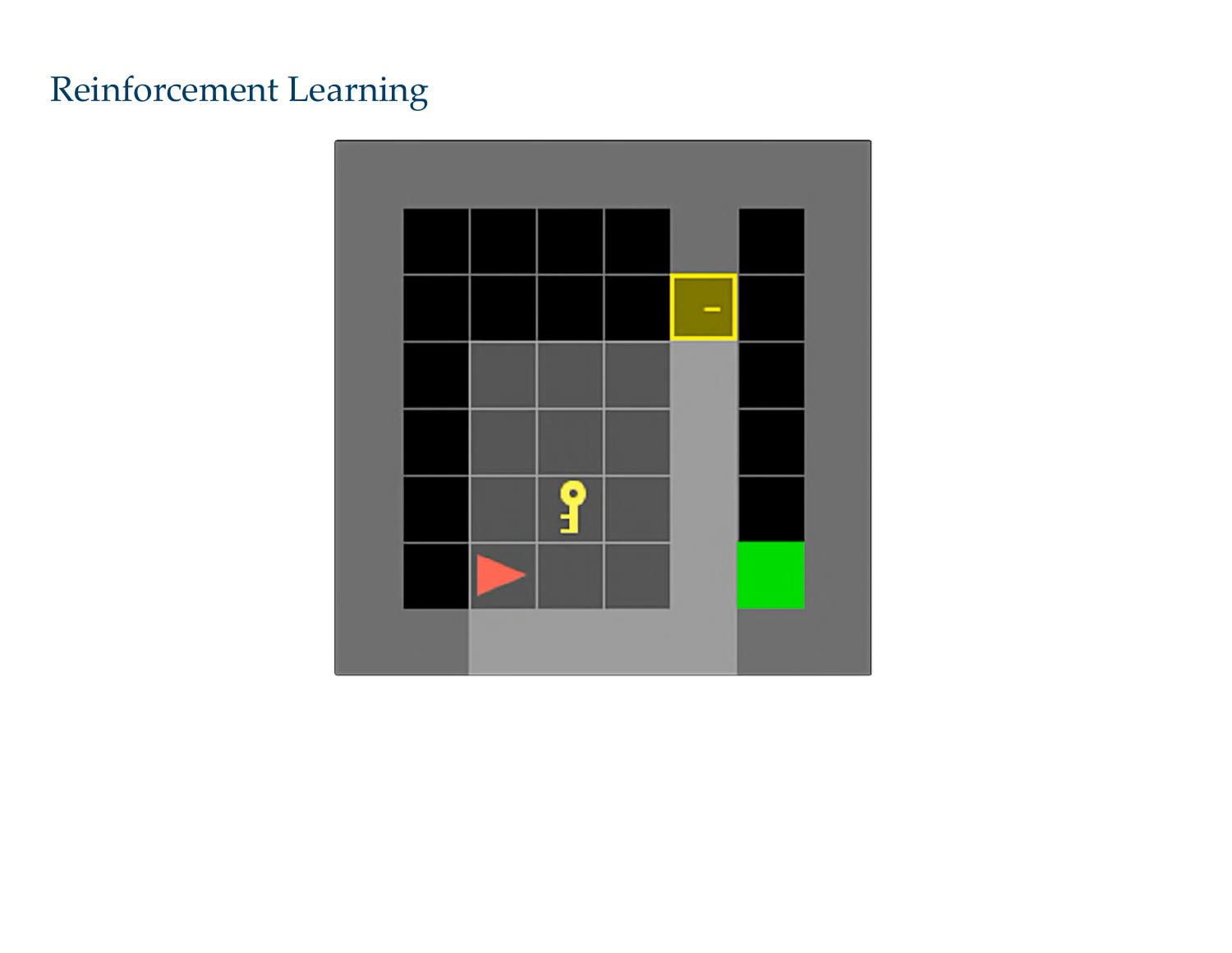#### References

Foundations and Trends® in<br>Machine Learning  $12:1-2$ 

> Introduction to **Multi-Armed Bandits**

> > **Aleksandrs Slivkins**

now

nce of knowledge

# **Bandit<br>Algorithms**

**TOR LATTIMORE CSABA SZEPESVÁRI**